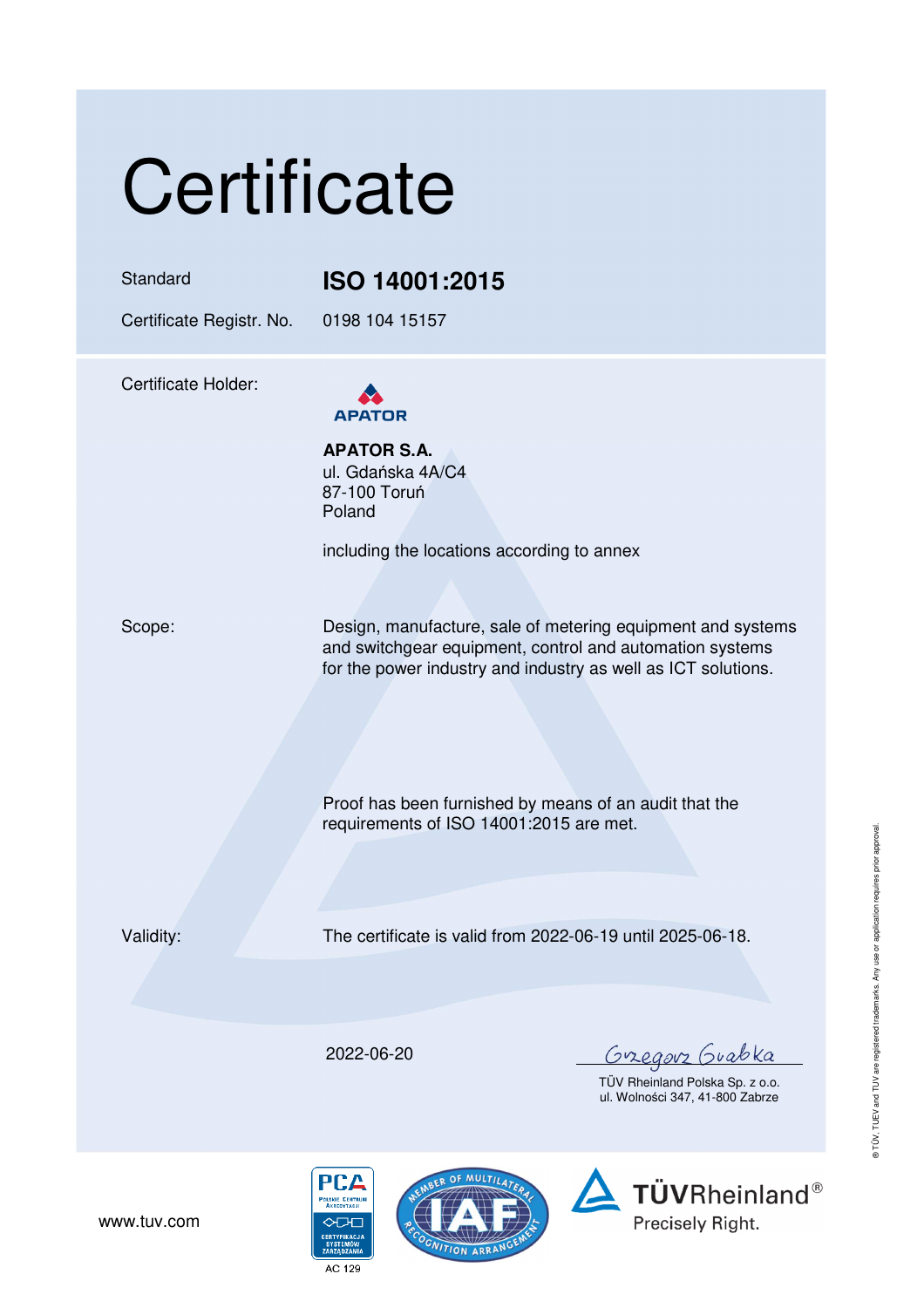## Annex to certificate

Standard **ISO 14001:2015** 

Certificate Registr. No. **0198 104 15157** 

| No. | Location                                                                       | <b>Scope</b>                                                                                                                                                                                   |
|-----|--------------------------------------------------------------------------------|------------------------------------------------------------------------------------------------------------------------------------------------------------------------------------------------|
| /01 | APATOR S.A.<br>ul. Gdańska 4A/C4<br>87-100 Toruń<br>Poland                     |                                                                                                                                                                                                |
| /02 | APATOR S.A.<br>Ostaszewo 57C<br>87-148 Łysomice k.<br>Torunia<br>Poland        | Design, manufacture, sale of metering<br>equipment and systems and switchgear<br>equipment, control and automation<br>systems for the power industry and<br>industry as well as ICT solutions. |
| /03 | <b>APATOR S.A.</b><br>Ostaszewo 571<br>87-148 Łysomice k.<br>Torunia<br>Poland | Design, manufacture, sale of metering<br>equipment and systems and switchgear<br>equipment, control and automation<br>systems for the power industry and<br>industry as well as ICT solutions. |

Page 1 of 2